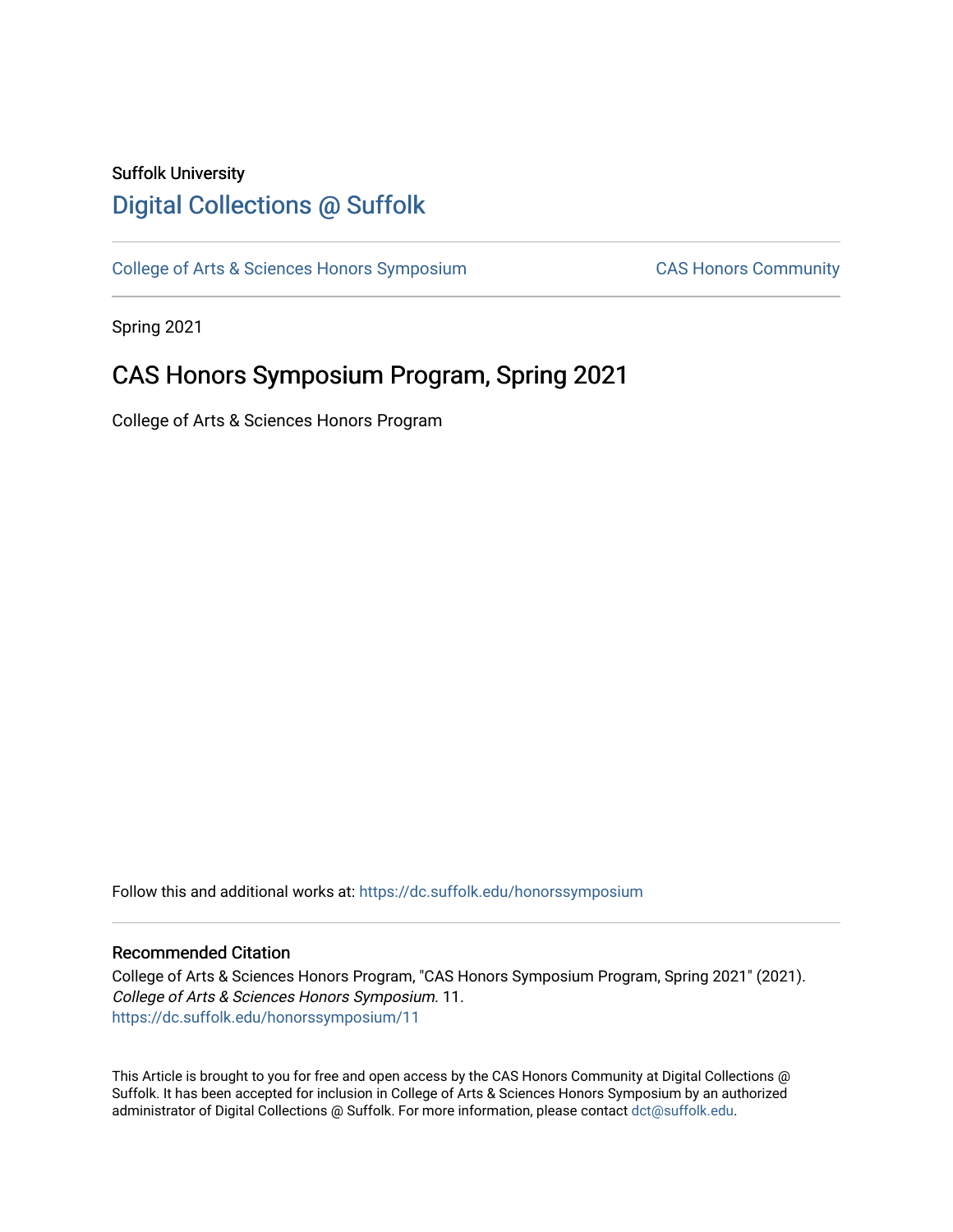

# **HONORS SYMPOSIUM**

COLLEGE OF ARTS & SCIENCES HONORS PROGRAM

> **MAY 4, 2021** 1:00 - 4:30 PM EST

The Marian

**THE REAL PROPERTY AND** 

**THE REAL PROPERTY**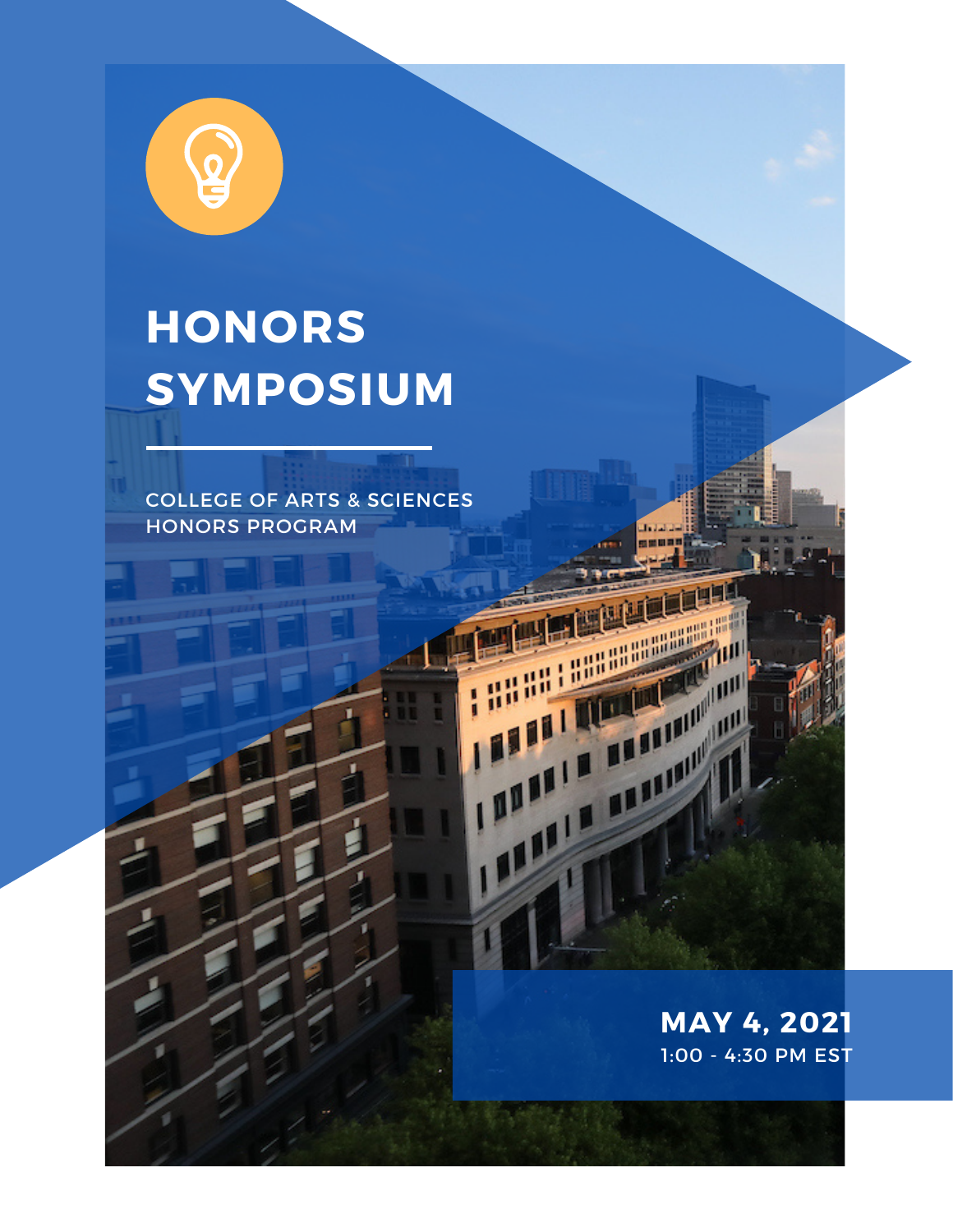#### VIRTUAL SYMPOSIUM - INSTAGRAM

1:00 - 2:30 PM

#### OPENING WORDS FROM DEAN LISA CELOVSKY

# CONGRATULATIONS AND COMMENTS FROM UNIVERSITY ADMINISTRATORS AND CAS FACULTY

#### STUDENT POSTER PRESENTATIONS

#### 3 MINUTE THESIS COMPETITION - ZOOM 3:30 - 4:30 PM

Honors graduating seniors will present their senior projects to a non-specialist audience - in no more than 180 seconds and using a single slide! Prize winners in each competition will be determined by our panel of guest alumni judges.

GROUP 1 - ZOOM LINK: HTTPS://SUFFOLK.ZOOM.US/J/92951043839

GROUP 2 -

ZOOM LINK: HTTPS://SUFFOLK.ZOOM.US/J/91929782434

# **HOW TO SEE POSTERS ON INSTAGRAM**

Look through students' posters by using the hashtag **#SP21SUHonorsSymposium** on Instagram.

- Click the search icon on the bottom of the app
- Type in SP21SUHonorsSymposium and click on Tags
- Select #SP21SUHonorsSymposium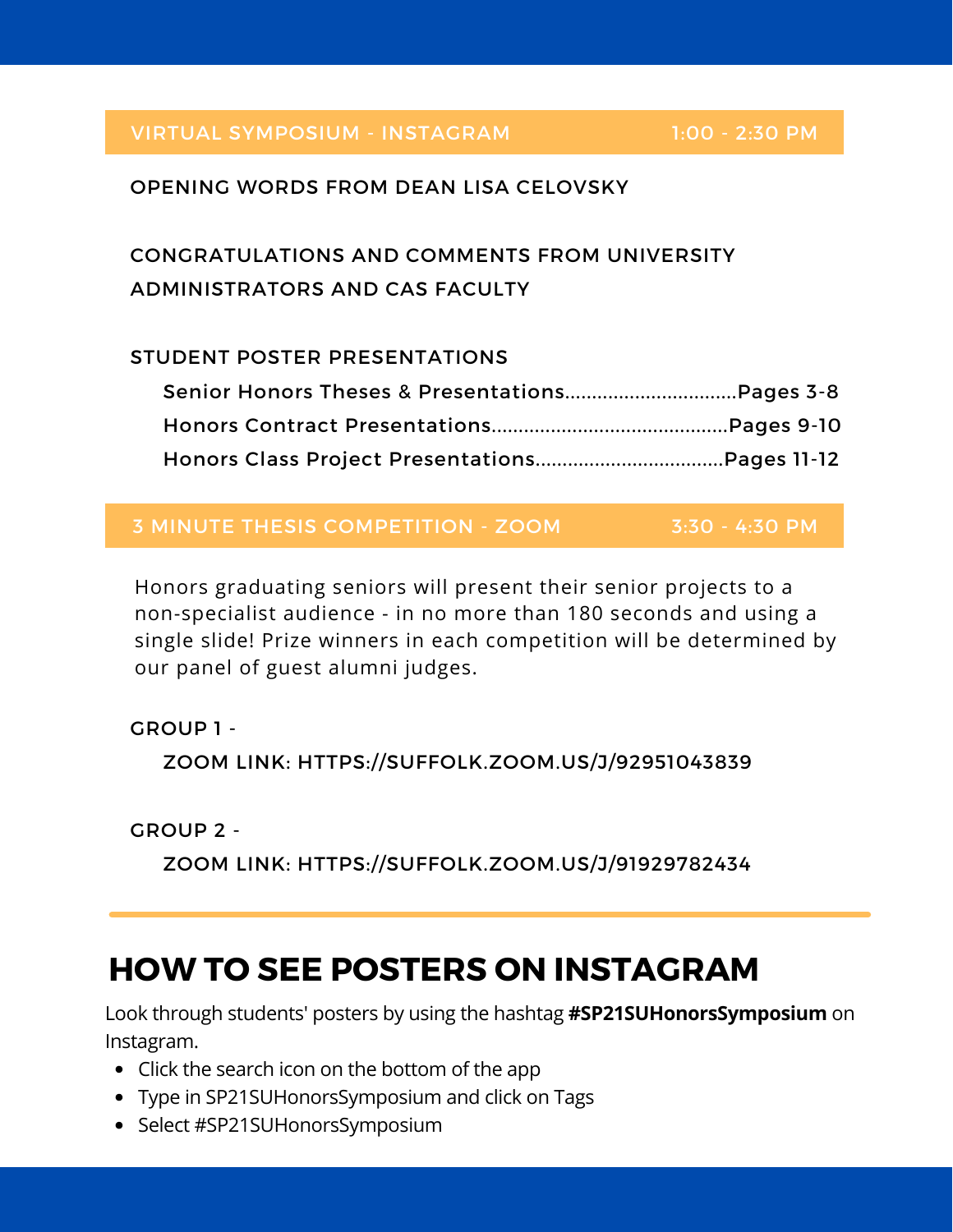# **THREE MINUTE THESIS GROUP 1 PRESENTATIONS**

3:30 - 4:30 PM Meeting ID: 92951043839

**\* = Department Award Winner**

**T**

**H**

**R**

**E**

**E**

**M**

**N**

**U**

**T**

**E**

**T**

**H**

**E**

**S**

**S**

**Olivia Lapolla** | LawU | "Factum or Fiction: The Women of the Cause Célèbres" | Project Supervisor: Barbara Abrams

**Aaron Rondon** | Political Science | "A Classical Justification of Social Hierarchy" | Project Supervisor: Jeffrey Johnson

**Harrison Dunn** | Economics | "How Does A Higher Minimum Wage Affect the Economy?" | Project Supervisor: Jonathan Haughton

**Brittany Brown** | Politics, Philosophy, & Economics | "The Ethics of Intergenerational Justice" | Project Supervisor: Chris Melenovsky

**April Bruno** | Biology | "Disguising DNA to Improve Transformation of S. pyogenes" | Project Supervisor: Maghnus O'Seaghdha

**Jaclyn Biller** | Global Cultural Studies | "The Impact of Remittances on Household Spending in El Salvador" | Project Supervisor: Jonathan Haughton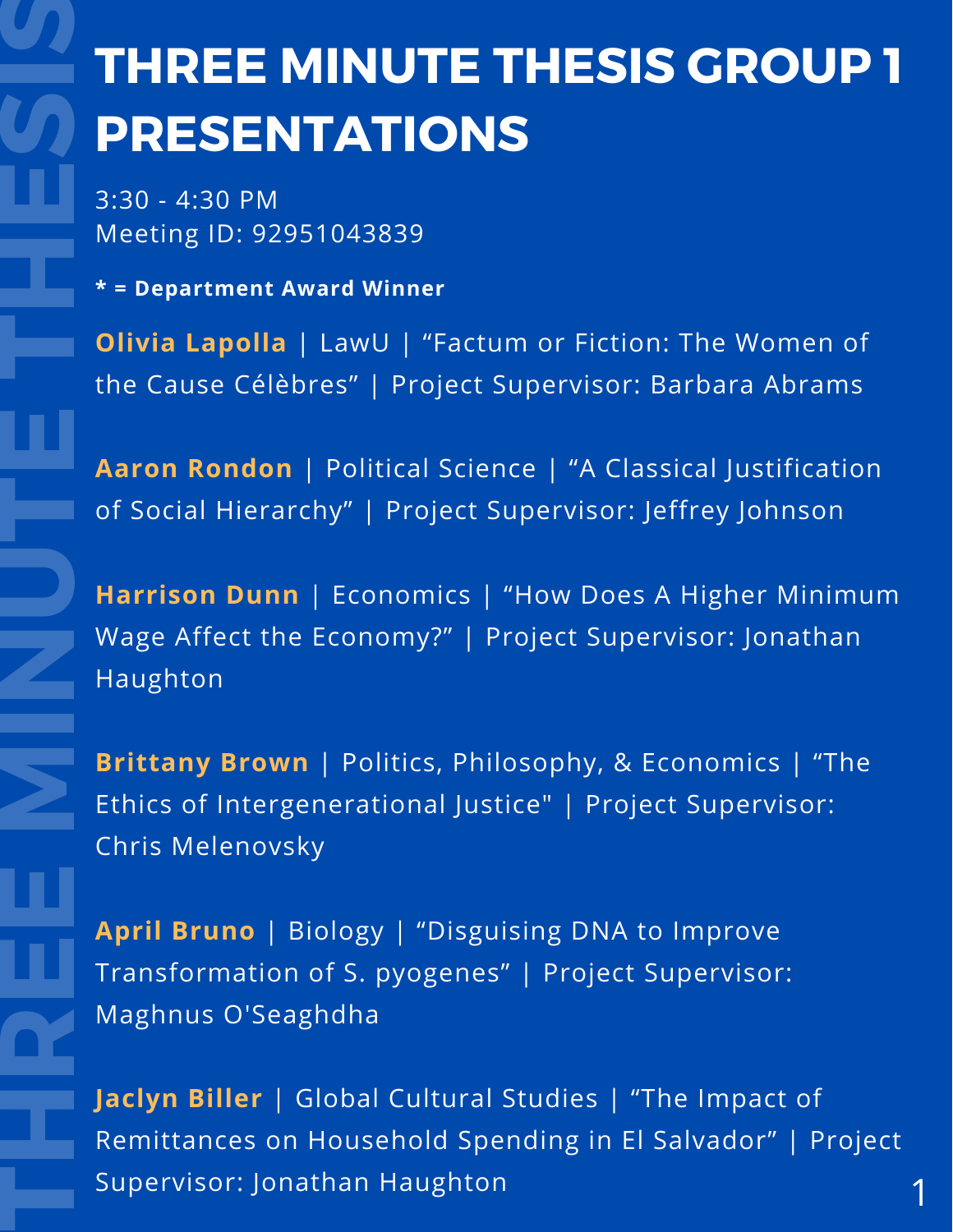# **THREE MINUTE THESIS GROUP 2 PRESENTATIONS**

3:30 - 4:30 PM Meeting ID: 91929782434

**\* = Department Award Winner**

**T**

**H**

**R**

**E**

**E**

**M**

**N**

**U**

**T**

**E**

**T**

**H**

**E**

**S**

**S**

 Amy Monticello **\*Katie Johnson** | English | "Living Off The Grid: The Adaptation Process of Societal Isolation" | Project Supervisor:

 Peoples Temple" | Project Supervisor: Kathryn Lasdow **Collin Smith** | History and Theatre | "The People of the

**Lucy Pollock** | History | "Vanguard: Boston in the 1918 Influenza Pandemic" | Project Supervisor: Kathryn Lasdow

 Maurier" | Project Supervisor: Wyatt Bonikowski Even After Death; The Power of the Woman Within du \***Constance Phelan** | English, Political Science | "Control

 the Rise of Inequality" | Project Supervisor: Robert Hannigan **James Usovicz** | History | "The Democratic Right Turn and

 Stocker Dioxide on Nickel Surface: A Reactive Molecular Dynamics **Leticia Adao Gomes** | Chemistry | "Interactions of Carbon Study of Plasma-Catalysis" | Project Supervisor: Kelsey

 and Hydroxyl Radicals in the International Space Station \***Brooke Bonar** | Chemistry | "Computational Investigation of Dimethylsilanediol Production from Volatile Methylsiloxanes Atmosphere" | Project Supervisor: Kelsey Stocker 2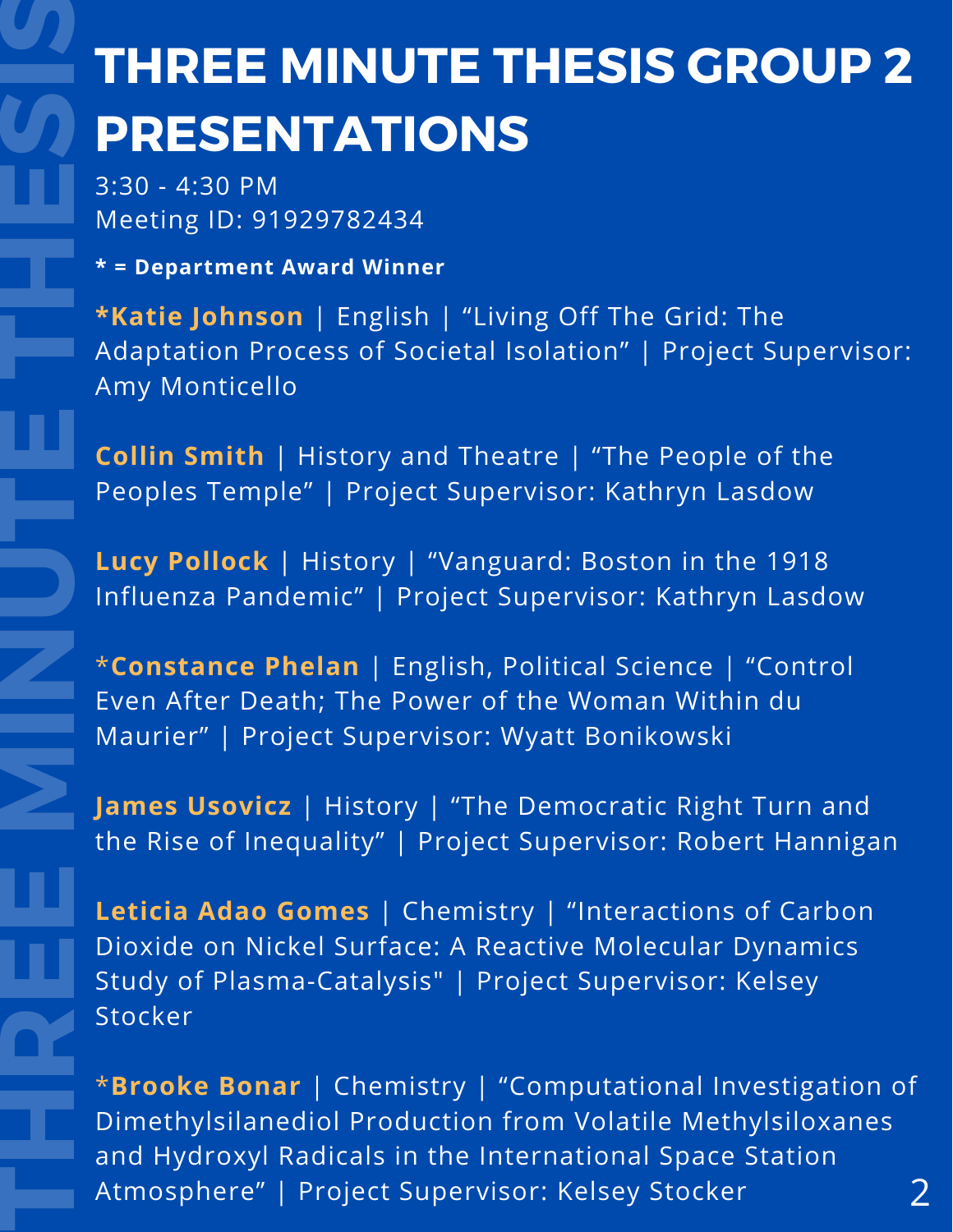# **HONORS SENIOR THESES & PROJECTS**

\* = Department Award Winner

## **Advertising, Public Relations, & Social Media**

**Julia Ahaesy** | Public Relations | "An Analysis of Fashion as Political Statements and Identity Representation: Womenswear in the Eyes of the Media in the 21st Century" | Project Supervisor: Susan Alessandri

**Skyla Buonopane** | Advertising | "Why Are Millennials Turning to Witchcraft during COVID"| Project Supervisor: Susan Alessandri

**Lillian Kaplan** | Advertising | "A Rainbow Coat of Paint: The Commodification of Pride Month" | Project Supervisor: Susan Alessandri **Month** 

> **Vivian Kaufman** | Advertising, Public Relations| "How Social Media has Shaped Consumer Behavior of the Fashion Industry on Young Adults in the USA" | Project Supervisor: Susan Alessandri

**Brittany Russo** | Advertising | "Greenwashing: Is H&M as Sustainable as They Claim to Be?" | Project Supervisor: Susan Alessandri

**Natalie Fay** | Public Relations | "How Driving Forces Behind Section 230 Repeal can De- Incentivize the Twitter Algorithm" | Professor Supervisor: Susan Alessandri

**Yinglin Miao** | Public Relations | "The Korean Wave: Cultural export and Its Gradual Spread in the World" | Project Supervisor: Susan Alessandri

**Catherine Pergolis** | Public Relations | "A Post George Floyd World and the Impacts on Athletic Marketing" | Project Supervisor: Susan Alessandri

**Jessica Tisevich** | Public Relations | "Ravi Zacharias: A Ministry of Spiritual Abuse" Project Supervisor: Susan Alessandri

### **Art & Design**

**S**

**E**

**N**

**O**

**R**

**P**

**R**

**O**

**E**

**C**

**T**

**S**

**Colleen Doonan** | Graphic Design | "Bag of Helping" | Project Supervisor: Keith Kitz

**Emily Ho** | Graphic Design | "InBCultures" | Project Supervisor: Keith Kitz

**Charlotte McNeilly** | Graphic Design | "On Period" | Project Supervisor: Laura Golly

**Lyndsay Kramer** | Interior Design | "The Divine Core" | Project Supervisors: Sandro Carella, Stephen Chung

**Sophie Mailhot** | Interior Design | "The Central Market" | Project Supervisor: Sandro Carella

**Megan Tozzi** | Interior Design | "Self Sufficient Affordable Housing"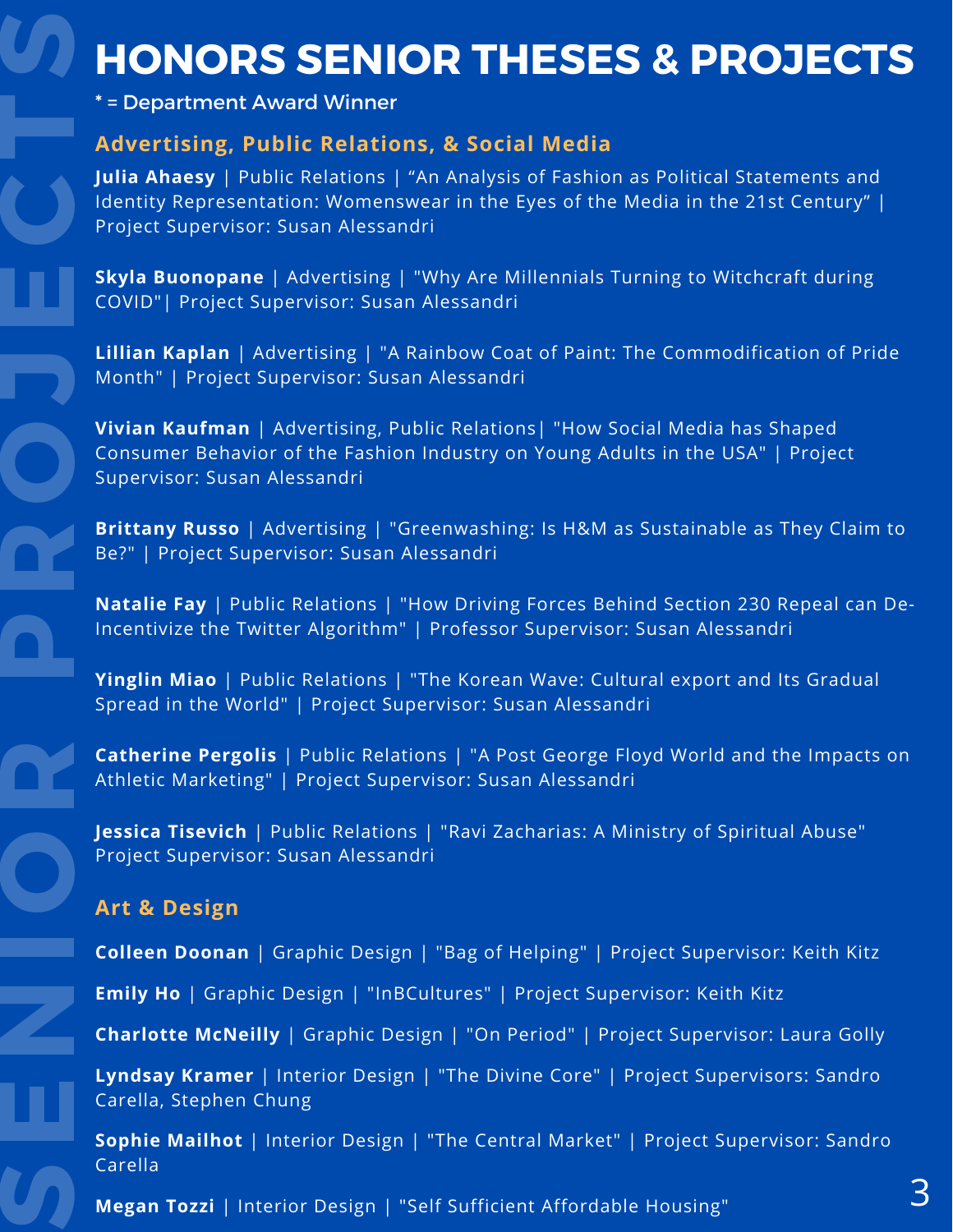# **Biology**

**S**

**E**

**N**

**O**

**R**

**P**

**R**

**O**

**E**

**C**

**T**

**S**

**Valentino Kaja** | Biology | "Squirrel Density at Boston Garden Before and After COVID-19 Pandemic" | Project Supervisor: Lauren Nolfo-Clements

**Jordan Mills** | Biology | "Nickel Allergy" | Project Supervisor: Annette McGehee

**Anna Nguyen** | Biology | "Identifying Dental Function in Spotted Hyenas" | Project Supervisor: Eric Dewar

**Jamie Perry** | Radiation Science | "Multiple Myeloma in the 21st Century" | Project Supervisor: Jessica Mak

# **Chemistry & Biochemistry J**

**\*Sirui Chen** | Biochemistry | "Fluorescence localization of the Conjugation Machinery of Bacillus subtilis" | Project Supervisor: Melanie Berkmen

#### **Communication, Journalism, & Media**

**\*Olivia Dulong** | Broadcast Journalism | "Hip Hop's Bad Rap: A Study of the Misogynistic Language in Hip Hop" | Project Supervisor: Kevin Carragee

**Noelle Breen** | Global & Cultural Communication | "The Use of Foreign Language Films as a Pedagogical Device to Teach a Foreign Language" | Project Supervisor: Kevin Carragee

**Tamara Petrov** | Global & Cultural Communication | "Appropriation vs. Authenticity: The Use of Black Vernacular English by White Speakers" | Project Supervisor: Kevin Carragee

**Carina Fresa** | Media & Film | "An Analysis of the Representation of Gay Men in Television Dramas" | Project Supervisor: Kevin Carragee

**Veronica Mendez** | Media & Film | "The Representation of Female Puberty in the Contemporary Shows Big Mouth and Pen15" | Project Supervisor: Kevin Carragee

### **Center for Urban Ecology & Sustainability**

**Danielle Chernoch** | Environmental Studies, Sociology | "How Climate Change and Human Activity are Impacting the Foothill Yellow-Legged Frog of California" | Project Supervisor: Scott Lussier

J**iamin Huang** | Environmental Studies | "Examining the Effects of Zoning & Planning Laws on Food Injustice in New York City" | Project Supervisor: Michael Acheampong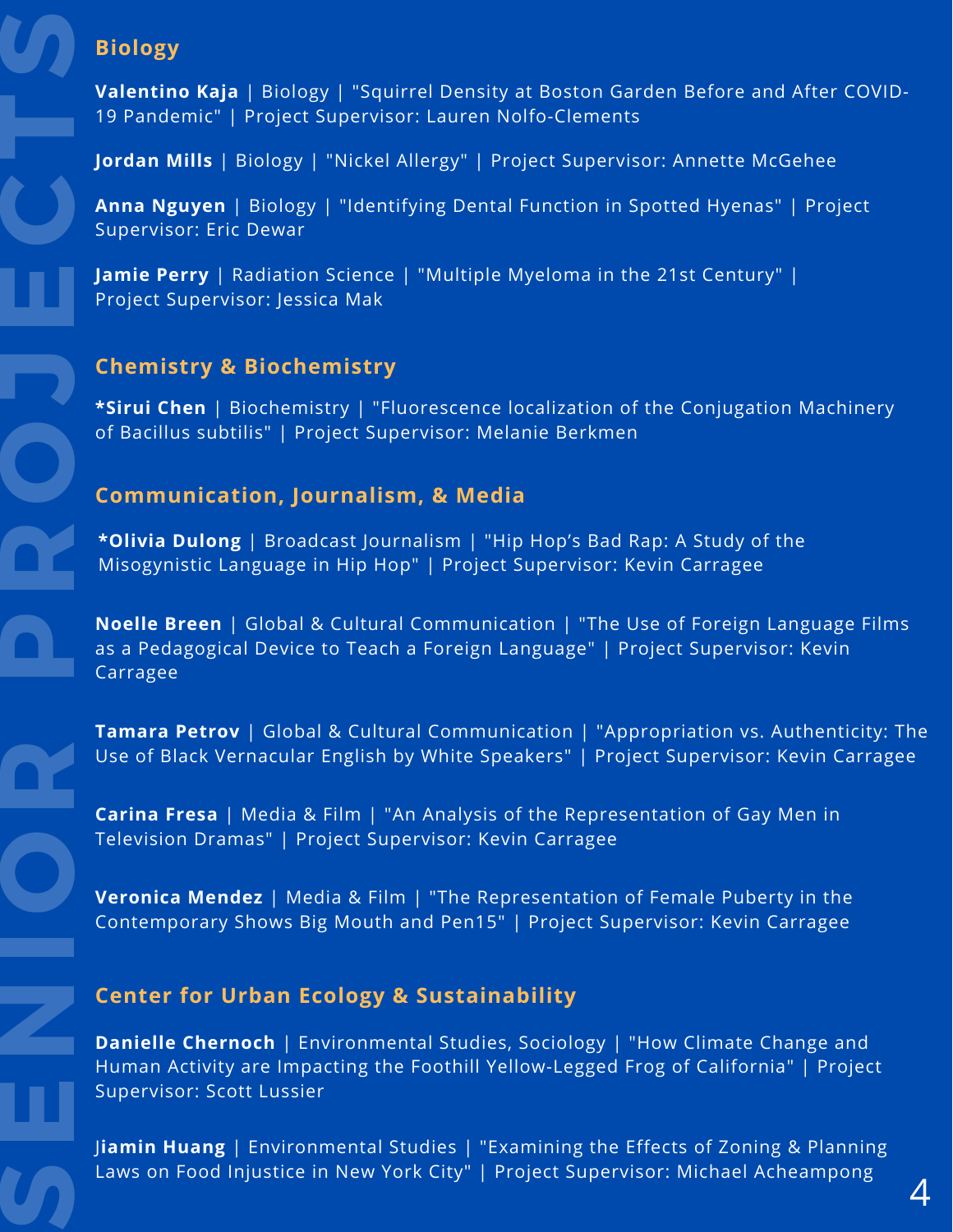## **Economics**

**Samantha Imber** | Economics, LawU | "The Variation in Prescription Medication Prices: Psychotropic Medications" | Project Supervisor: Jonathan Haughton

**Thien Nguyen** | Economics | "The Economic Gamble of the 2020 Summer Olympic Games" | Project Supervisor: Jonathan Haughton

**Nicholas Sammarco** | Economics | "Game Theory and the Bomb: Iranian and American Strategy" | Project Supervisor: Darlene Chisholm

### **English**

**\*Sydni Masiello** | English | "'I Think You Should Come Home': On Haunted Houses and **Family Secrets" | Project Supervisor: Wyatt Bonikowski**<br>Family Secrets" | Project Supervisor: Wyatt Bonikowski

> **\*Zoe Phillips** | English | "Uprooting Medievalism: YA and the Future of Fantasy" | Project Supervisor: Kaylin O'Dell

**Gabriella DeComo** | English, Creative Writing | "Music in Personal Essays"| Project Supervisor: Amy Monticello

**\*Ally Peters** | English, Creative Writing | "Mental Health Depictions in Young Adult Literature" | Project Supervisor: Quentin Miller

### **History**

**S**

**E**

**N**

**O**

**R**

**P**

**R**

**O**

**E**

**C**

**T**

**S**

**Patrick Riordan** | History | "The Impact of the Shinto-Buddhist Separation on State Shinto" | Project Supervisor: Ronald Suleski

# **Political Science & Legal Studies**

**Nancy Chammas** | International Relations | "Transitional Justice: A Possibility for Lebanon?" | Project Supervisor: Michal Ben-Josef Hirsch

**Danny Koychev** | International Relations, History | "The Relationship Between City Size and Multiculturalism in the Context of Finnish Immigration Policy" | Project Supervisor: Rachael Cobb

**\*Sydney Black** | LawU | "Becoming a 51A Mandated Abuse Reporter in Massachusetts" | Project Supervisor: Mary Flaherty

**Olivia Chilcott** | LawU | "Corporate Crime Trends and the Supreme Court" | Project Supervisor: Jason Peterson

**Emmaleigh DaSilva** | LawU | "Connection Between Mind and Culture" | Project Supervisor: Yvonne Wells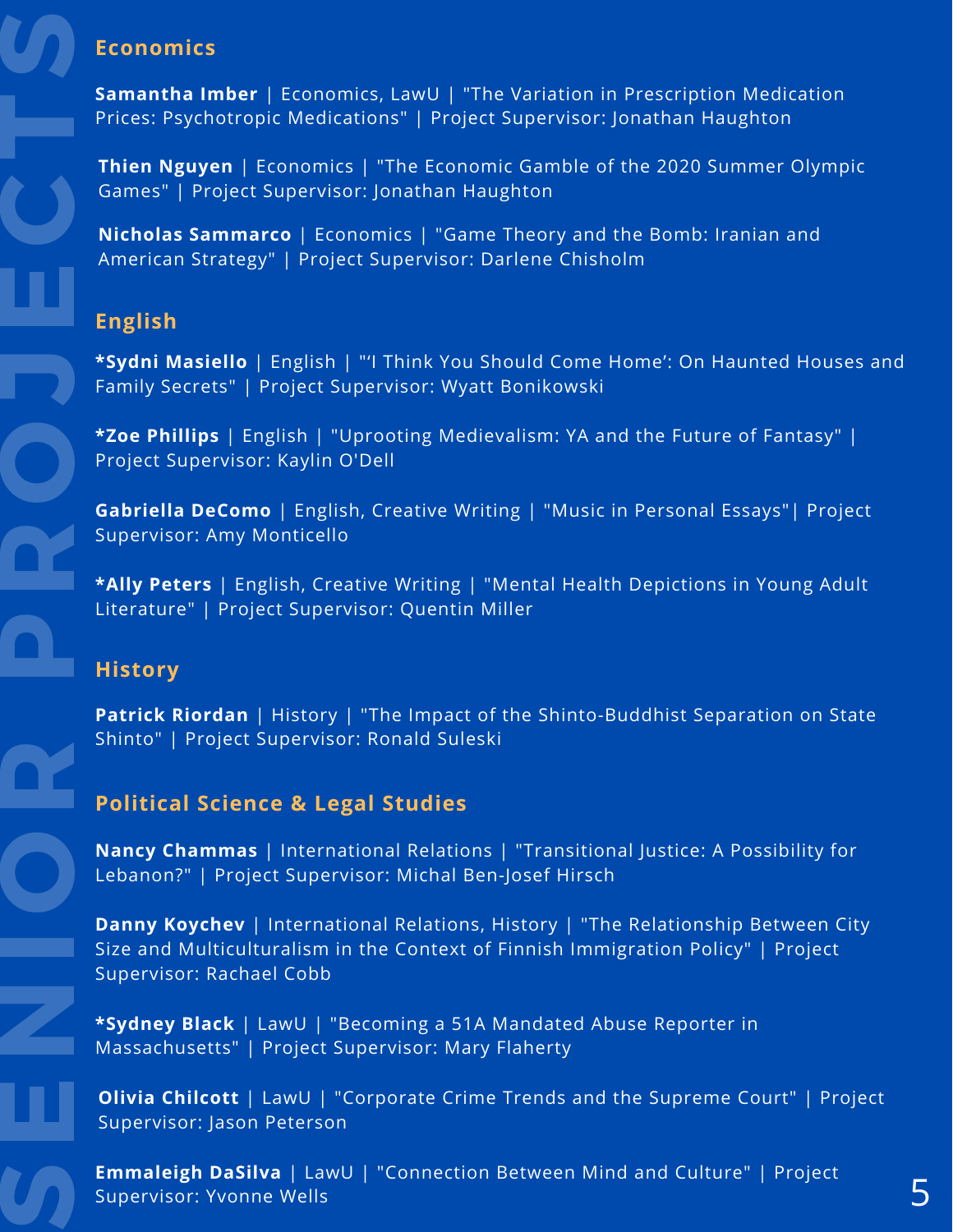### **Political Science & Legal Studies**

**Bailey Herrera** | LawU | "Latinas in the Legal Field" | Project Supervisor: Mary Flaherty

**Harrison Hunter** | LawU | "The Warren Court's Lasting Impact on the Supreme Court" | Project Supervisor: Sheila Scheuerman

**Dakhensey Marcellus** | LawU | "Sandra Day O'Connor Impact" | Project Supervisors: Mary Flaherty and Sheila Scheuerman

**William McCain** | LawU | "William Howard Taft and the Experiences of Supreme Court Justices" | Project Supervisor: Sheila Scheuerman

**Vanessa Mondre** | LawU | "Why Are German Contracts Better?" | Project Supervisor: **J** Mary Flaherty

> **Madison O'Connor** | LawU | "The Evolution of Anti-Cross-Dressing Laws in the United States" | Project Supervisor: Mary Flaherty

**Diana Saab** | LawU | "The Business of Law" | Project Supervisor: Mary Flaherty

**Annetta Giannetto** | Political Science | "Why Authoritarian Governments Fail: A Case Study of Slovenia" | Project Supervisor: Rachael Cobb

**Olivia Hurley** | Political Science, LawU | "American Health Insurance" | Project Supervisor: Charles Chieppo

**Karine Kanj** | Political Science | "Iranian and United States Increased Tensions: Has it Affected American Politics?" | Project Supervisor: Rachael Cobb

**Tania Kemp** | Political Science | "Felony Disenfranchisement: The Silencing of Millions"

**Mikaela Linder** | Political Science | "Understanding the EU's GDPR and the Conflict Around its Regulatory Enforcement" | Project Supervisor: Rachael Cobb

**Hayley McIntyre** | Political Science | "An Analysis of Reparations in Colombia: Was it Ineffective in Providing Justice to the Victims?"

**Jaclyn Norton** | Political Science | "Going Viral: How Social Movements Use Social Media" | Project Supervisor: Brian Conley

**Meghan Olivar** | Political Science | "Transitional Justice in Latin American" | Project Supervisor: Michal Ben Josef Hirsch

**S**

**E**

**N**

**O**

**R**

**P**

**R**

**O**

**E**

**C**

**T**

**S**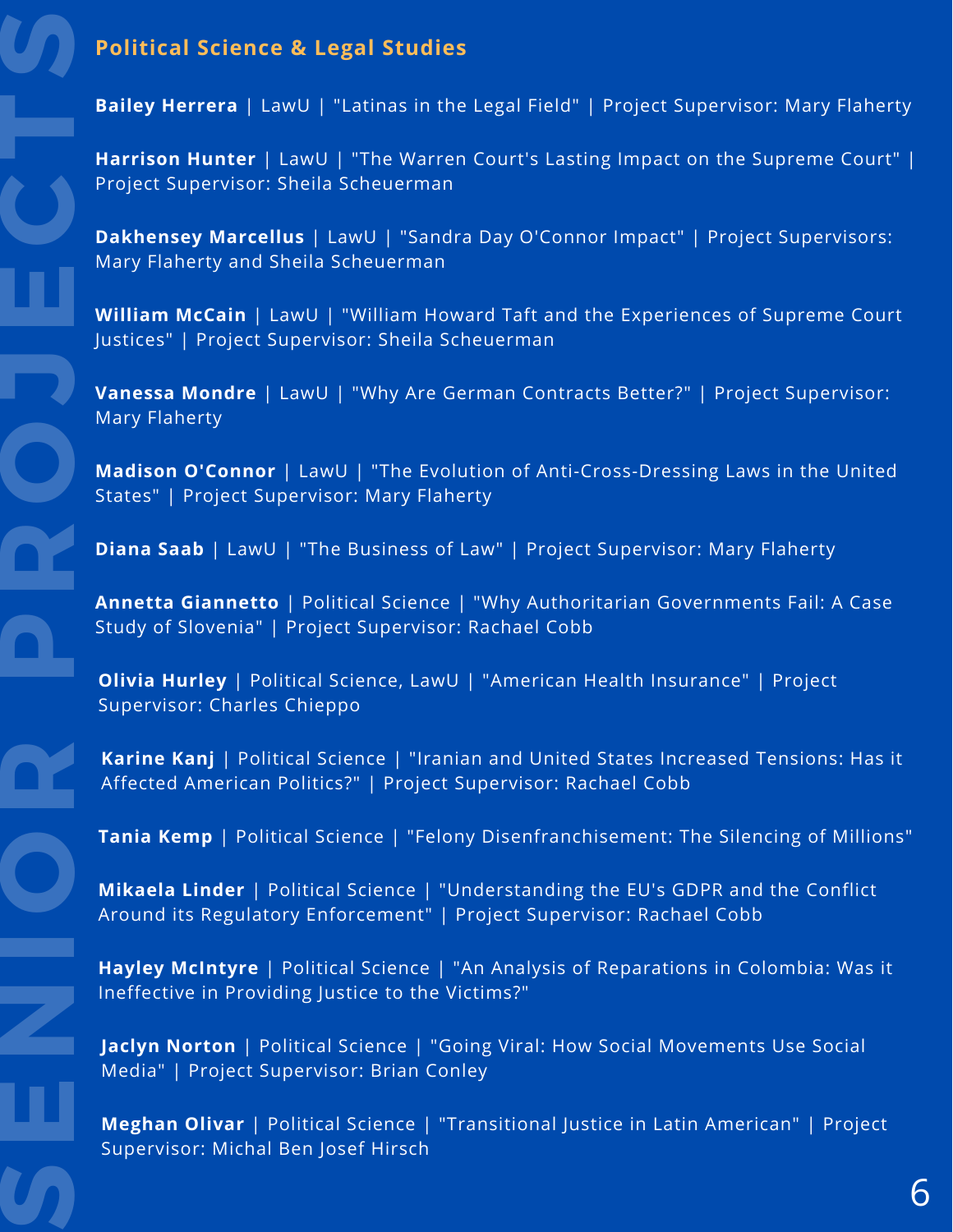# **Psychology**

**S**

**E**

**N**

**O**

**R**

**P**

**R**

**O**

**E**

**C**

**T**

**S**

**Suidsada Chonmany** | Psychology | "Reducing Meat Intake" | Project Supervisor: Lance Swenson

 **Jenna Coladarci** | Psychology | "Bringing Rooftop Farms to Hospitals in Connecticut Will Increase Green Space and Reduce Energy Use" | Project Supervisor: Lance Swenson

 **Marianna Delegas** | Psychology, Sociology | "How to Minimize Meat Consumption" | Project Supervisor: Lance Swenson

**Briana DiMartino** | Psychology, Spanish | "Depression & Coping Among Minority Populations" | Project Supervisor: Sukanya Ray

**J**<br>**J** Camil **Camille Evans** | Psychology | "One Less Stick Figure on the Back of Your Mini-Van: How Having Fewer Kids Can Combat Climate Change" | Project Supervisor: Lance Swenson

> Supervisor: Lance Swenson **Molly Farrell** | Psychology | "Meatless Monday Targeted Behavior Change" | Project

**Maria Gacovino** | Psychology | "The Impact of Parental Education on Youth's Psychological Well-Being" | Project Supervisor: Lance Swenson

**Brian Gallo** | Psychology | "A Multidimensional Approach to Reduce Fossil Fuel Emissions: Push for a Cleaner Transportation" | Project Supervisor: Lance Swenson

**Casey Grosjean** | Psychology | "Ending the Stigma Around Mental Health" | Project Supervisor: Susan Orsillo

 Climate Change" | Project Supervisor: Lance Swenson **Samuel Hurley** | Psychology | "People's Perceptions of Energy Efficient Lightbulbs' and

**Anna King** | Psychology | "Changes to Diet to Mitigate Climate Change" | Project Supervisor: Lance Swenson

 Consumption of Any Animals Products, Can Positively Contribute to Climate Change" | **Stephanie Langlais** | Psychology | "How Eliminating Meat Consumption or Project Supervisor: Lance Swenson

 Fast Fashion and Advocating for Industry Wide Steps Towards Sustainability" | Project **Madison MacDonald** | Psychology | "Shifting Consumer Shopping Habits Away from Supervisor: Lance Swenson

 **Marianne Mouawad** | Psychology, Sociology | "Women of Color Fight for Reproductive Rights" | Project Supervisor: Sue Orsillo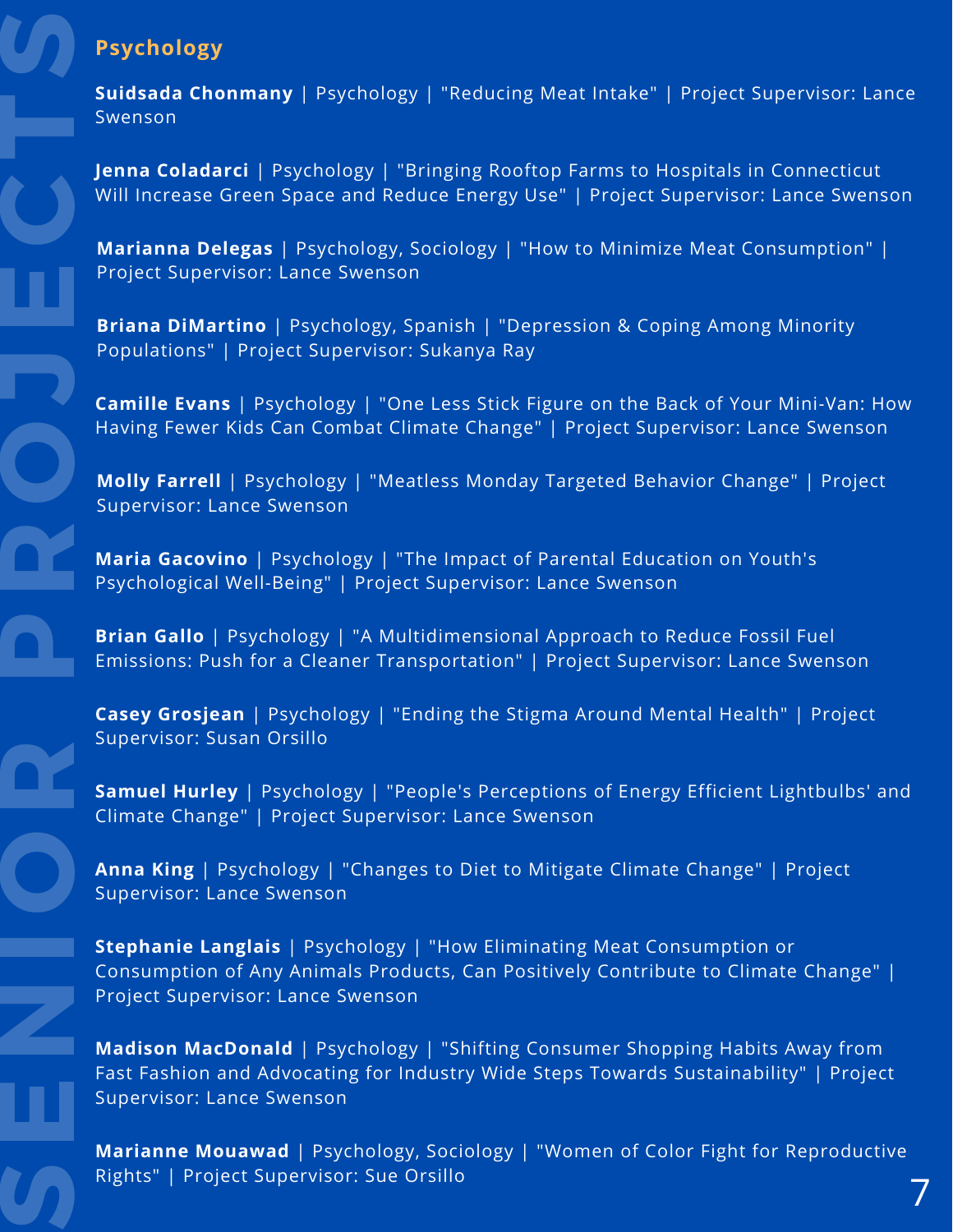# **Psychology**

**Teresa Normanly** | Psychology | "Using Search Engines to Target Deforestation" | Project Supervisor: Lance Swenson

 **Nicole Oliveira** | Psychology | "Does Your Meat Intake Contribute to Climate Change?" | Project Supervisor: Lance Swenson

 **Adriana Patino** | Psychology | "Living Good, Living Better, Living Tiny" | Project Supervisor: Lance Swenson

**Isabella Serpe** | Psychology | "The Community Compost Project" | Project Supervisor: Lance Swenson

**June 2018**<br>**Rosmery Sicilia** | Psychology | "Combating Climate Change by Integrating More Plant-Based Meals into Low-Income Households' Diets" | Project Supervisor: Lance Swenson

# **Sociology & Criminal Justice**

**Abigail Cluff** | Sociology | "What I've Learned" | Project Supervisor: Keri Iyall-Smith

**Nicolas Colantonio** | Sociology |"American Dream or American Nightmare?" | Project Supervisor: Carlos Monteiro

 Project Supervisor: Keri Iyall-Smith **Julie Le** | Sociology | "What I Learned Studying Sociology At Suffolk" |

**Anastasia Moawde** | Sociology | "Street Gangs" | Project Supervisor: Pamerson Ifill

 Healthcare System" **\*Kimberly Nashawaty** | Sociology, Criminal Justice | "Systematic Discrimination in our

### **Interdisciplinary Programs**

 Analytical Review, and 18th Century English Prisons" | Project Supervisors: Hannah **\*Samantha Chase** | History and Literature | "'Things As They Are': William Godwin, the Hudson and Patricia Reeve

 Supervisor: Christopher Melenovsky **\*Emily Barry** | Politics, Philosophy, & Economics | "Open Border Immigration" | Project

**\*Emily Betancourt |** Politics, Philosophy, & Economics, LawU | "The Private Prison Dilemma: Refuting Common Misconceptions" | Project Supervisor: Christopher Melenovsky

**Ashley Ceravone** | Politics, Philosophy, & Economics | "Should The United States **Ashley Ceravone** | Politics, Philosophy, & Economics | "Should The United States [18]<br>Abolish All Forms of Private Prisons?" | Project Supervisor: Christopher Melenovsky [18]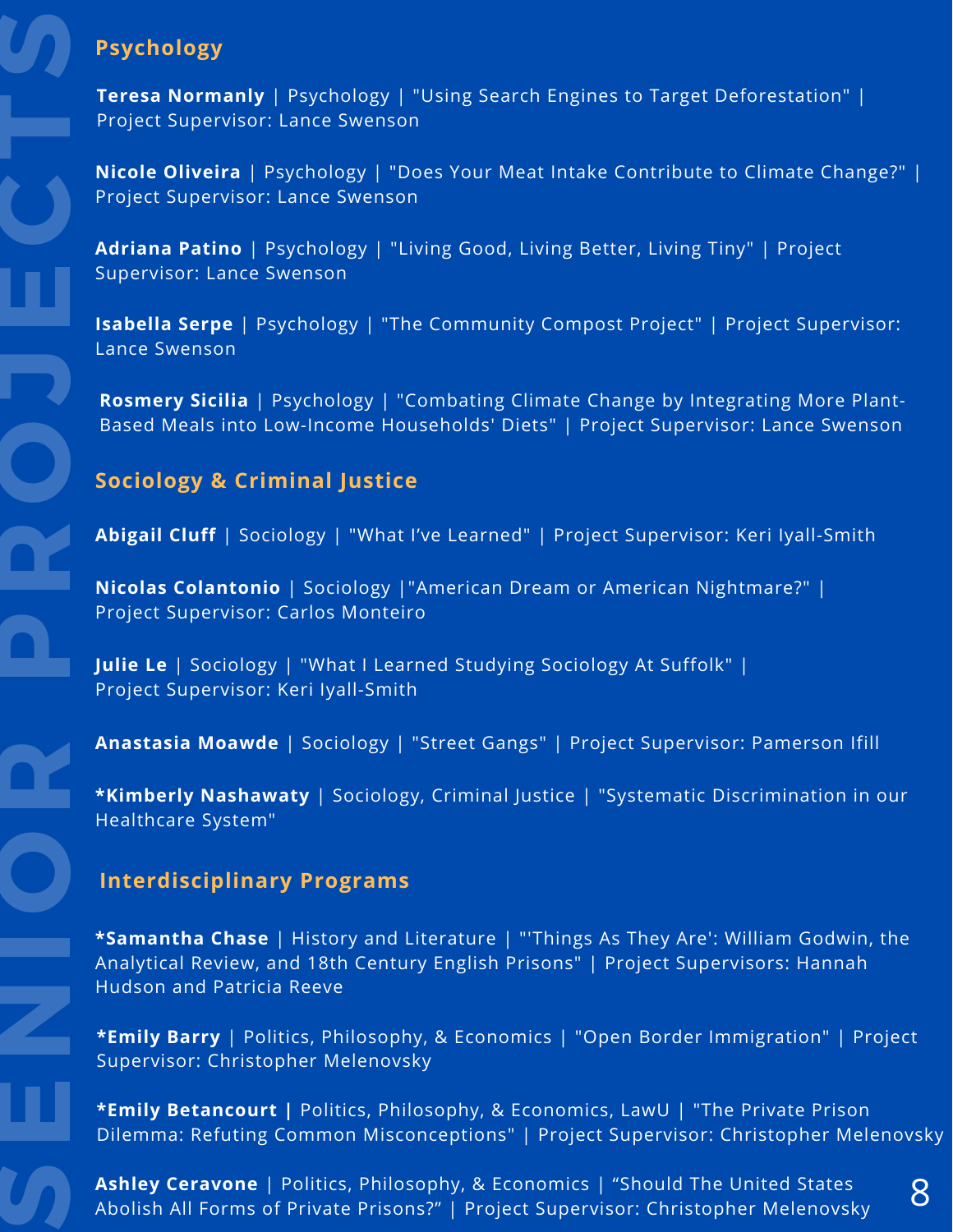# **HONORS CONTRACT PROJECTS**

 **ADI-244 | Interior Materials & Finishes | Professor Jane Hassan** Kassie Peloso "Biomimetic Materials and Architecture"

**ADI-254**<br>Kassi **ADI-254 | Lighting | Professor Anna Gitelman** Kassie Peloso "Communicating Lighting Through Conceptual Photography"

**ARH-304 | Art in the Age of Michelangelo | Professor Thomas McGrath** Madeline Herlihy "Martyrs, Mothers, and Heroines"

 Rural Naturalist Art in France" **ARH-309 | Art of the Nineteenth Century | Professor Charles Cramer** Victoria Lento "Representations of Impoverished Women: 19th Century Realism and

 Gabriella Carli "ASL Monologue" **ASL-102 | Elementary American Sign Language | Professor Ying Li**

 Juliet Giangregorio "Cecilia Squire and the Mystery of the Changing World" **CI-177 | The Open-Hearted Historian | Professor Patricia Reeve**

 Ashley Fairchild "Throw it to the Copy Desk" **CJN-317 | Copy Editing |Professor Charles St. Amand**

**H**

**O**

**N**

**O**

**R**

**S**

**C**

**O**

**N**

**T**

**R**

**C**

**T**

**S**

**CJU-204 | Communities and Crime | Professor Carlos Monteiro** Nicolas Colantonio "American Dream or American Nightmare"

 Evelyn Nuñez "Policing: The Role of Adequate Training" **CJU-233 | Pathways Through Criminal Justice System | Professor Lucius Couloute**

 Jennifer Alvarez-Mendoza "Motor Vehicle Accidents with Pedestrian Injury" **CJU-335 | Crime Mapping | Professor Rebecca Stone**

 Maria Isabella Natale Castillo "Can we Nudge Physicians to Prescribe Fewer Opioids?"**EC-261 | Behavioral Economics | Professor Lawrence De Geest**

**EC-430 | International Trade Theory & Policy | Professor Darlene Chisholm** Nicholas Sammarco "Iran and the Bomb: A Strategic Analysis of US-Iranian Nuclear Diplomacy"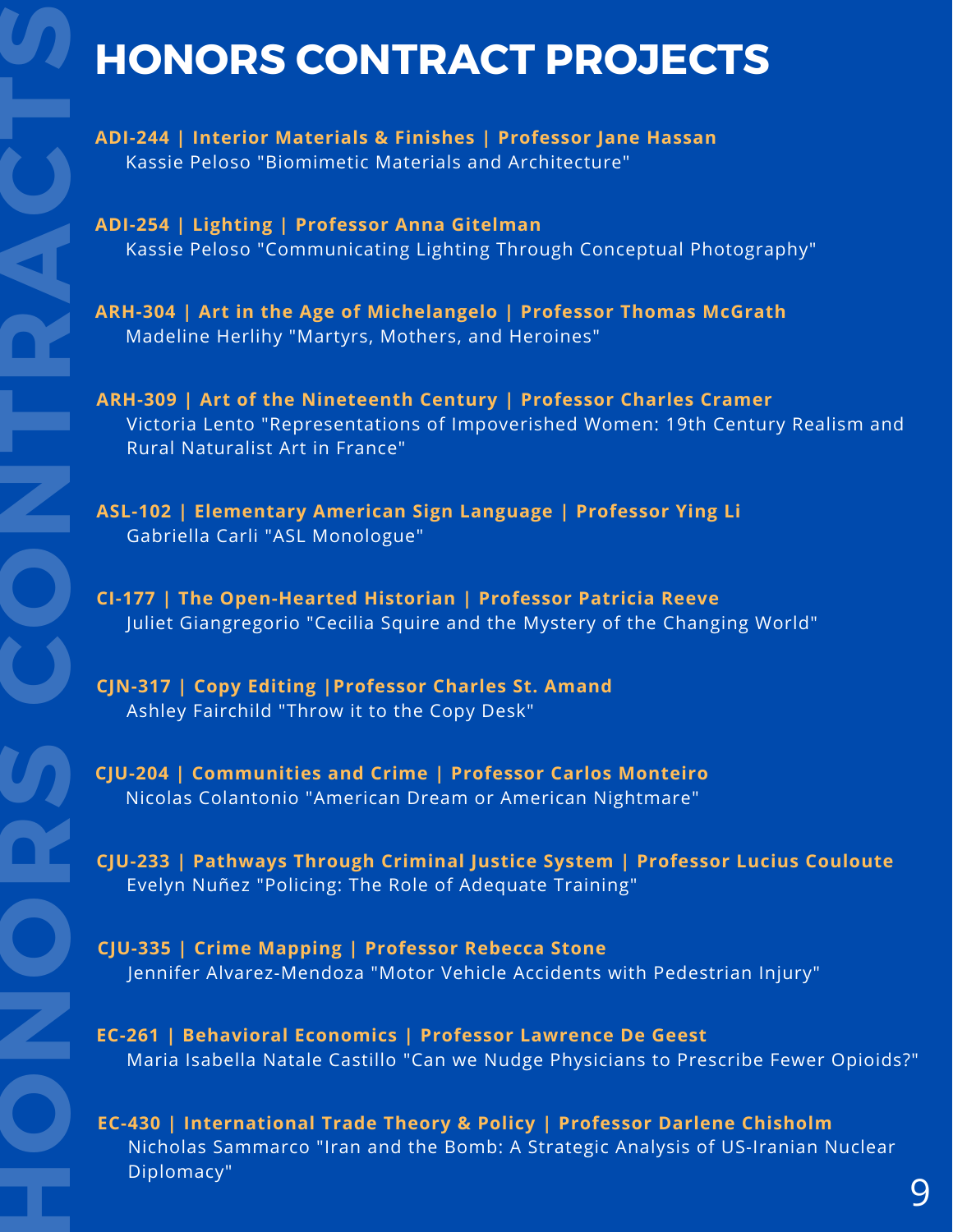# **HONORS CONTRACT PROJECTS**

 **ENG-156 | Great Books of the World I | Professor Leslie Eckel** Sayler Tyson "Immigrant Stories"

**ENG-370** | **Fiction Writing Workshop** | **Professor Wyatt Bonikowski**<br>Gabriella Carli "An Original"<br> Gabriella Carli "An Original"

> **GVT-306 | Women and Public Policy | Professor Christina Kulich** Kiley Searles "Partisan Gerrymandering"

 Dina Singh "German Contracts" **LAWU-221 | Law of Contracts | Professor Mary Flaherty**

**LAWU-310 | Gender, Sexuality, and the Law | Professor Mary Flaherty** Angelica Andrade "Transgenders Competing in Women's Sports"

Bailey Herrera "Latinas in the Legal Field"

 Meagan Dyer "To What Extent is the Electoral College Obsolete?" **POLS-223 | American Politics & Institutions | Professor Brian Conley**

 Chloe Ryder "The Lifespan of The Schizophrenic Brain: Contributions to **PSYCH-249 | Introduction to Lifespan | Professor Wendy Kennedy** Neurological and Personality Alterations"

**SCI-171 | The Built World | Professor Gregory Sonek** Kassie Peloso "Building a Sustainable Future From Renewable Resources"

**SPAN-202 | Intermediate Spanish II | Professor Inès Ouedraogo** Kayli Kurker "Che Guevara"

**WRI-102 | First Year Writing II | Professor Ruth Prakasam** Gabi Munn "Racism and Social Media"

**H**

**O**

**N**

**O**

**R**

**S**

**C**

**O**

**N**

**T**

**R**

**C**

**T**

**S**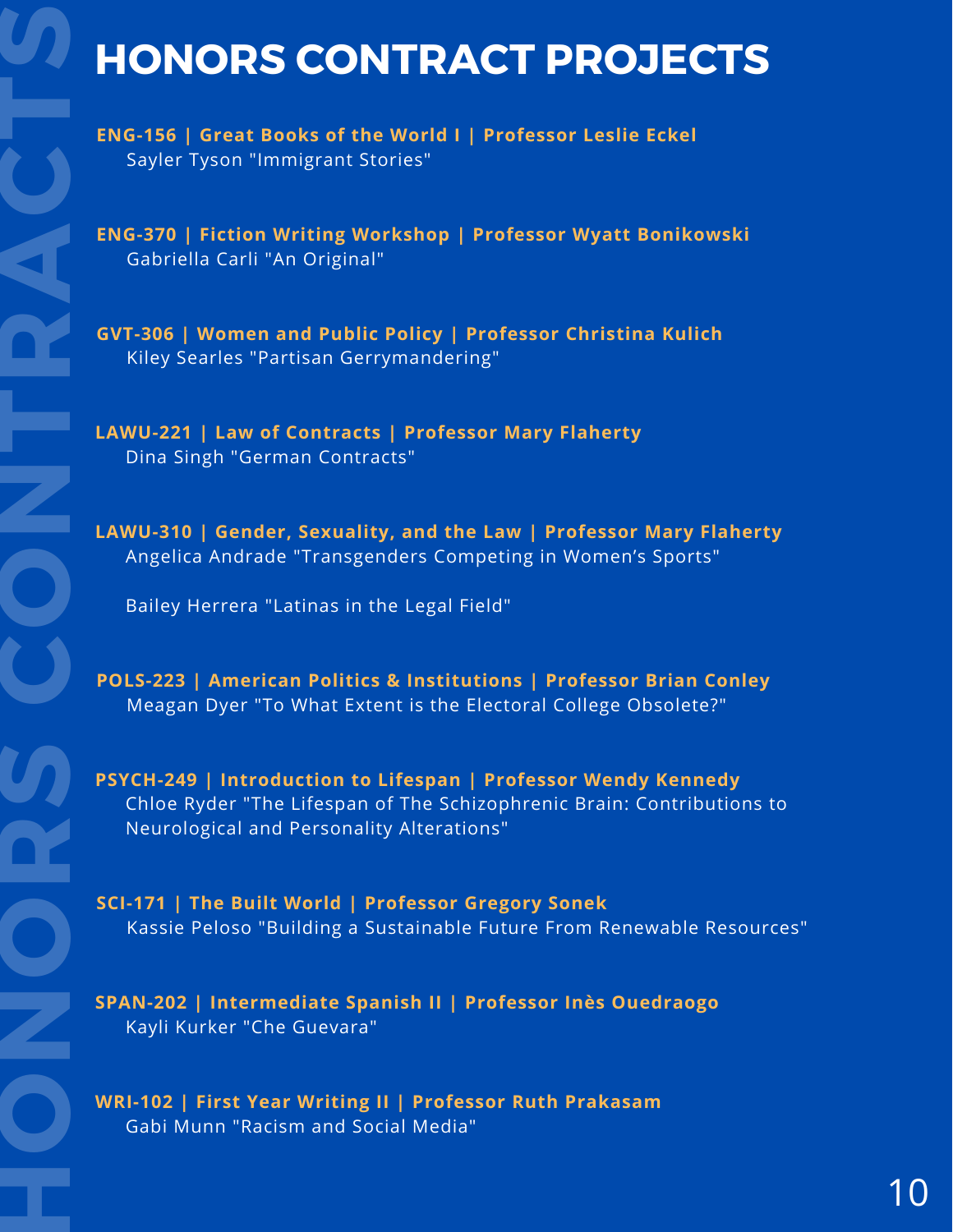# **PROJECTS FROM HONORS-LEVEL COURSES**

 Ethan Ngo "Using Luminol, Forensic Scientists can Utilize Chemiluminescence to **CHEM-H111 | General Chemistry I | Professor Edith Enyedy** Detect Blood at Crime Scenes"

**CHEM-H332 | Biochemistry II | Professor Melanie Berkmen** Hunter Toyoda "Using Virtual Reality to Visualize Biomolecular Structures in 3D"

**J HST-H296 | Building Urban America | Professor Katy Lasdow** Lucy Pollock "Architecture at a Social Distance: Urban Renewal and Boston's West End"

Ainslee Moorehead "Architecture at a Social Distance: Preserving Historic Gales Ferry"

Emily Yurkus "Architecture at a Social Distance: The Johnson Cottage"

Samantha Chase "Architecture at a Social Distance: Louisburg Square"

 Anna Jaques-Haerbele "Architecture at a Social Distance: The Woodland, Maplewood, NJ"

Jordan Smith "Architecture Online: The Winslow House"

 Vaxxer Movement During the U.S. Smallpox Epidemic of the 18th Century" **HST-H483 | Death, Disease, and Healing in America | Professor Pat Reeve** Maria Isabella Natale Castillo & Paola Rodriguez "Depictions of the Vaxxer and Anti-

Rachel Levin "Race Against Time: Creation of the Polio Vaccine"

Megan Batemen "Colonial Almanac"

**C**

**L**

**S**

**S**

**P**

**R**

**O**

**E**

**C**

**T**

**S**

**A**<br>
Ainsle Ainslee Moorehead "Death Rites in a Seaport Town"

Allison Peixoto "Anti-Vaccination vs Pro-Vaccination Cartoons During the Smallpox Epidemic in the United States"

Katelynn Rice "A Once in a Lifetime Pandemic"